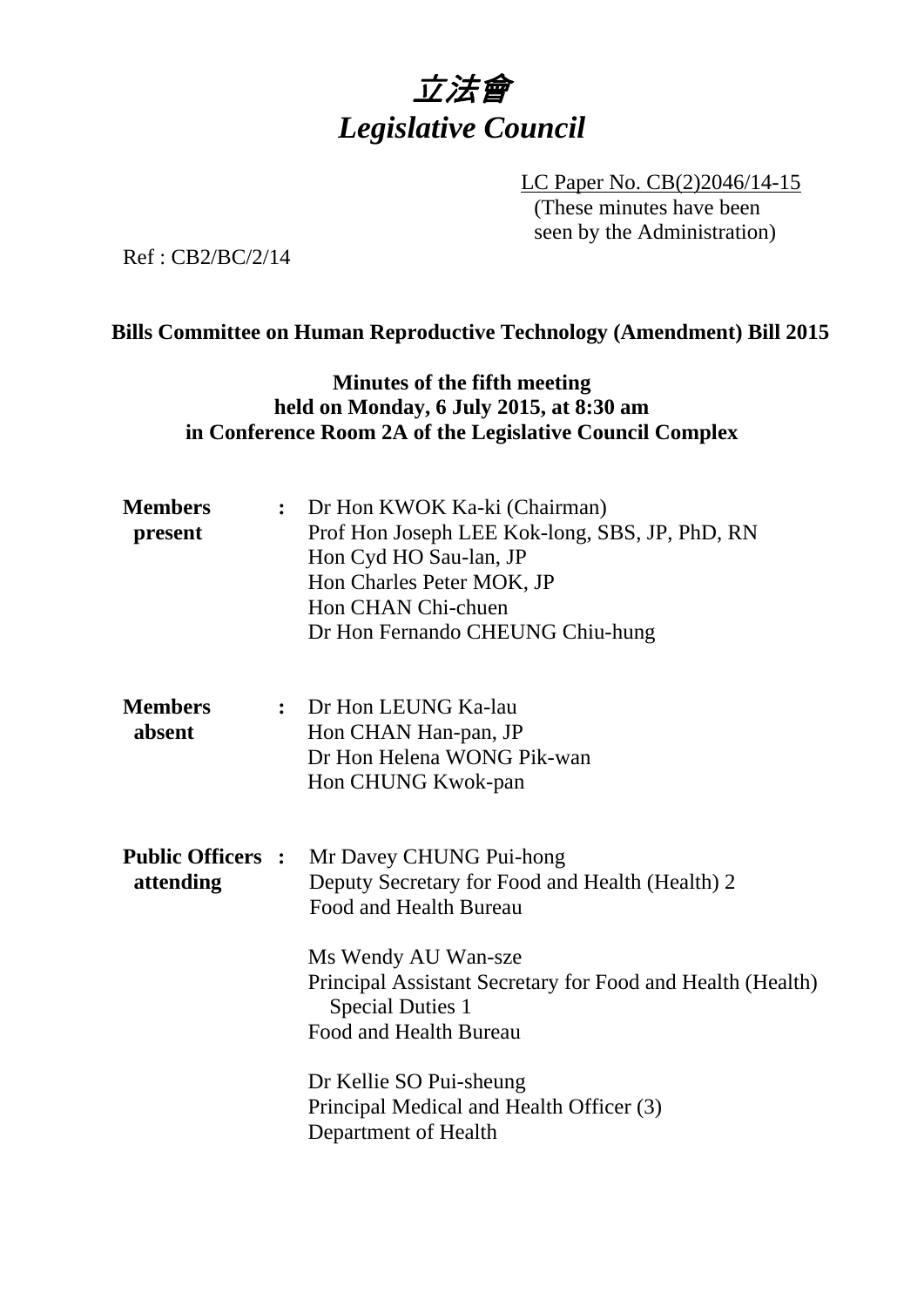|                               | Mr Jonathan LUK King-hang<br>Government Counsel<br>Department of Justice |
|-------------------------------|--------------------------------------------------------------------------|
| <b>Clerk</b> in<br>attendance | : Ms Maisie LAM<br>Chief Council Secretary (2) 5                         |
| <b>Staff</b> in<br>attendance | : Miss Mimi CHANG<br><b>Assistant Legal Adviser 11</b>                   |
|                               | Ms Priscilla LAU<br>Council Secretary (2) 5                              |
|                               | Ms Michelle LEE<br>Legislative Assistant (2) 5                           |
|                               | Miss Sandra SIU<br>Legislative Assistant (2) 10                          |

#### Action

### **I. Meeting with the Administration**

[LC Paper Nos. CB(2)1188/14-15(02) to (06), CB(2)1309/14-15(04), CB(2)1337/14-15(02), CB(2)1426/14-15(01), CB(2)1561/14-15(01), CB(2)1838/14-15(01) and CB(3)493/14-15]

The Bills Committee deliberated (index of proceedings attached at **Annex**).

- Admin 2. The Bills Committee requested the Administration to -
	- (a) consider the suggestions from members and the Legal Adviser to the Bills Committee as to whether Committee stage amendments ("CSAs") should be moved to the Bill to expressly provide that the proposed new section 15(3A) would not apply to -
		- (i) activities and publications which were of a purely academic and technical character, and correspondence on the Internet which was of a private nature and not intended for commercial purposes;
		- (ii) employees of advertising, media or relevant organizations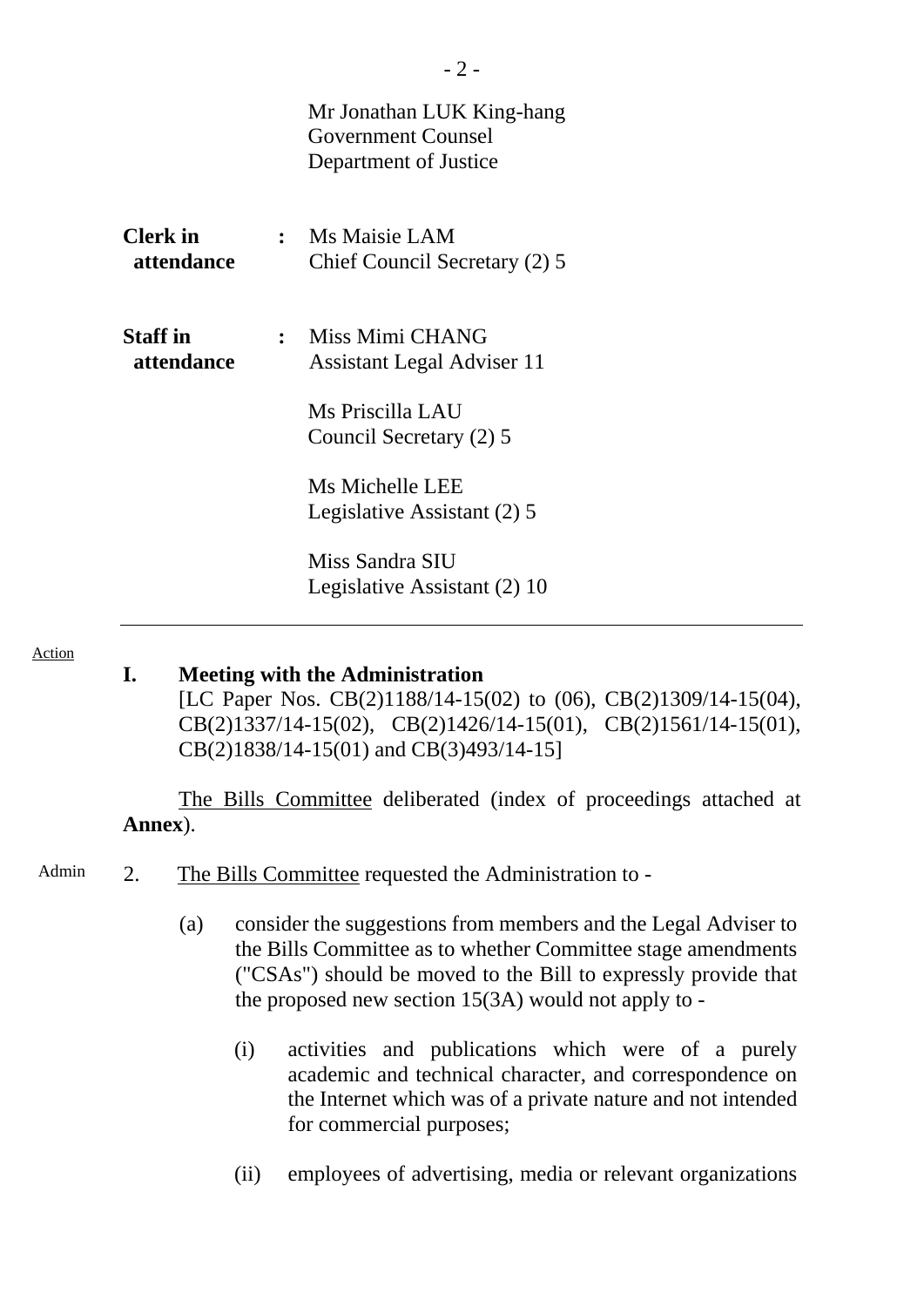who were assigned to take part in the advertising process of sex selection services in the course of their employment; and;

- (iii) Internet operators and webpage hosts that provided platform for advertising the relevant advertisements.
- (b) provide information on the legislative intent for incorporating in the Smoking (Public Health) Ordinance (Cap. 371) an exemption clause for those tobacco advertisements which were contained in private correspondence on the Internet and was not for commercial purposes;
- (c) provide a written response on whether the scenarios cited by a member concerning the medical practitioners' provision of factual information on sex selection services available in countries where it was entirely lawful to provide the treatments on non-medical grounds, or referral of patients to receive such services would fall within the scope of the proposed new section 15(3A); and
- (d) provide a written response to the discussion draft of a set of proposed CSAs to the Bill prepared by Mr CHAN Chi-chuen as set out in LC Paper No. CB(2)1865/14-15(01).
- Clerk/ Clerk 3. The Secretariat undertook to provide information on the relevant  $ALA1$ provisions in the Undesirable Medical Advertisement Ordinance (Cap. 231) and the Smoking (Public Health) Ordinance concerning defence for healthcare professionals and exemption clause for private correspondence on the Internet respectively for members' reference.
- Members 4. The Chairman invited members who intended to propose CSAs to the Bill and wished their CSAs to be considered by the Bills Committee to forward such proposed CSAs to the Secretariat as soon as practicable for the consideration of the Bills Committee at the next meeting.

### **II. Any other business**

5. In order to allow more time for the Administration to look into the issues raised by members, members agreed that the next meeting of the Bills Committee would be held after the summer recess. As some of the members of the Bills Committee would join the respective duty visits of the Panel on Food Safety and Environmental Hygiene and the Panel on Education after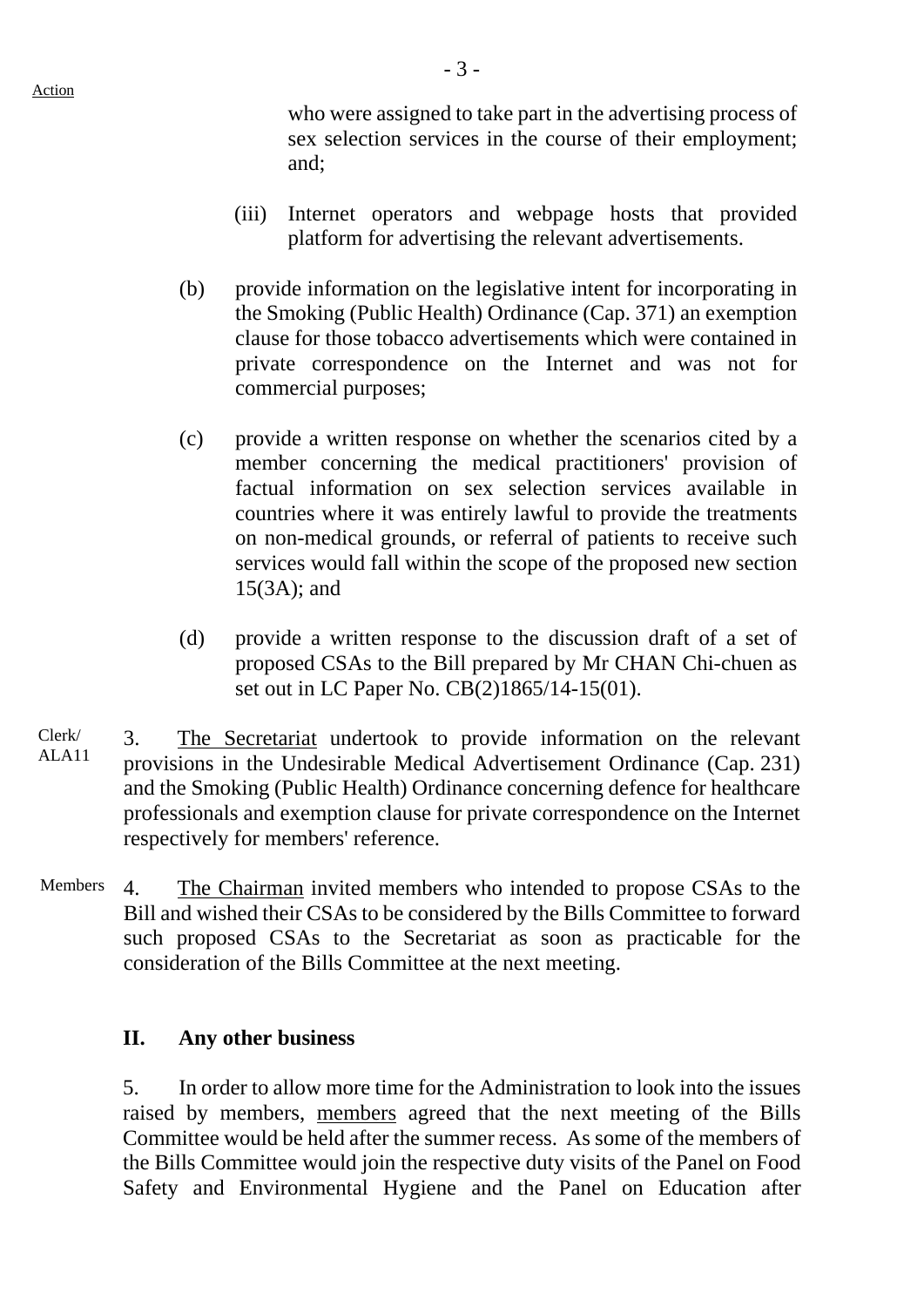mid September 2015, the Chairman said that he would discuss with the Clerk and the Administration on the date of the next meeting to avoid clashing with the duty visits as far as possible. Members would be informed of the meeting arrangements in due course.

(*Post-meeting note:* With the concurrence of the Chairman, the sixth meeting of the Bills Committee has subsequently been scheduled for 5 October 2015 at 10:45 am.)

6. There being no other business, the meeting ended at 9:57 am.

Council Business Division 2 Legislative Council Secretariat 25 August 2015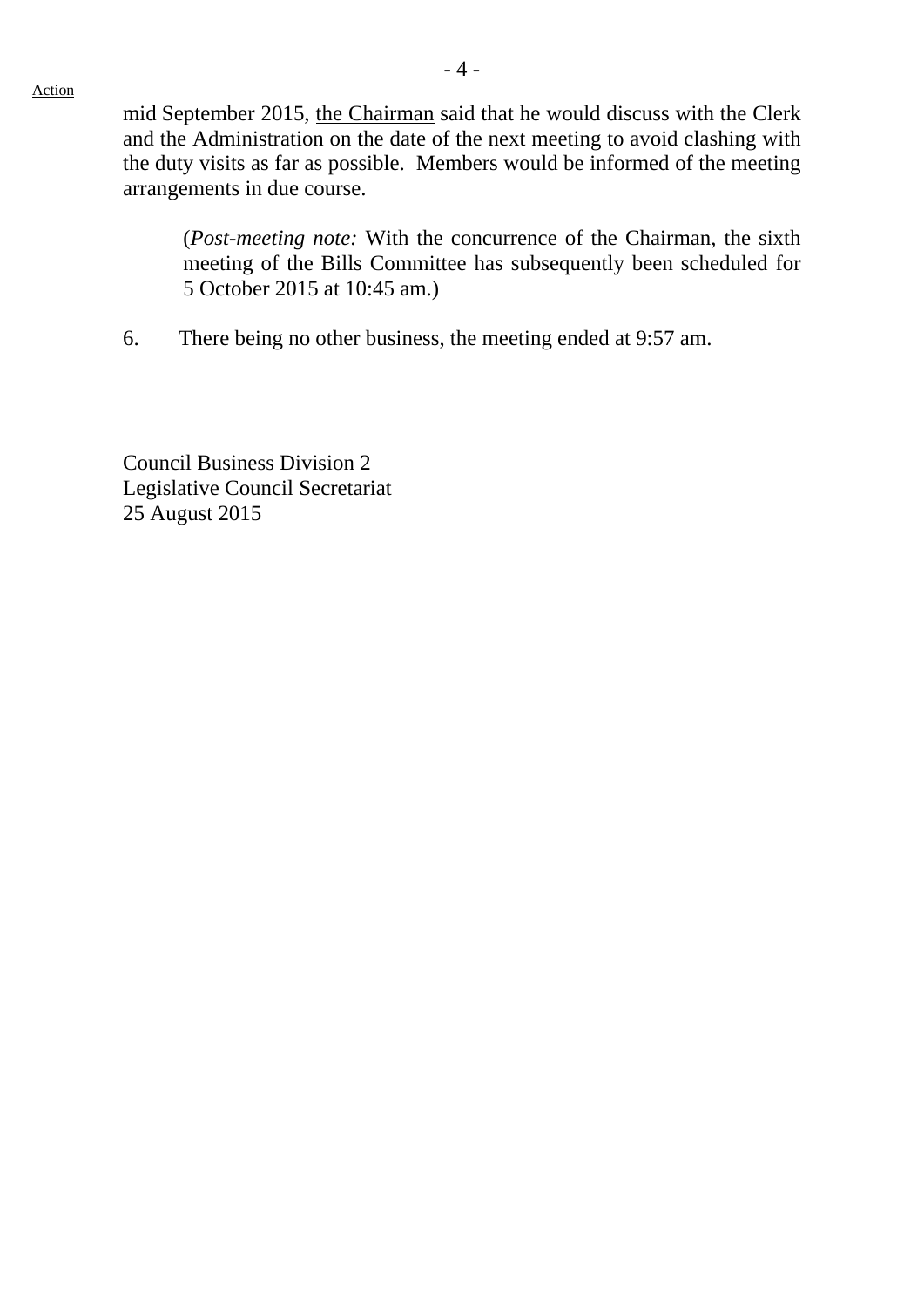# **Proceedings of the fifth meeting of the Bills Committee on Human Reproductive Technology (Amendment) Bill 2015 held on Monday, 6 July 2015, at 8:30 am in Conference Room 2A of the Legislative Council Complex**

| <b>Time</b><br>marker                          | <b>Speaker</b>                                  | Subject(s)/Discussion                                                                                                                                                                                                                                                                                                                                                                                                                                                                                                                                                                                                                                                                                                                                                                                                                                                                                                                                                                                                                                                                                                                                                                                                                                                                                                                                                                                                                                                                                                                                                                                                                                                                                                                                                                                                                                                                                                                                                                                                                                                                                                                      | <b>Action</b><br>required |
|------------------------------------------------|-------------------------------------------------|--------------------------------------------------------------------------------------------------------------------------------------------------------------------------------------------------------------------------------------------------------------------------------------------------------------------------------------------------------------------------------------------------------------------------------------------------------------------------------------------------------------------------------------------------------------------------------------------------------------------------------------------------------------------------------------------------------------------------------------------------------------------------------------------------------------------------------------------------------------------------------------------------------------------------------------------------------------------------------------------------------------------------------------------------------------------------------------------------------------------------------------------------------------------------------------------------------------------------------------------------------------------------------------------------------------------------------------------------------------------------------------------------------------------------------------------------------------------------------------------------------------------------------------------------------------------------------------------------------------------------------------------------------------------------------------------------------------------------------------------------------------------------------------------------------------------------------------------------------------------------------------------------------------------------------------------------------------------------------------------------------------------------------------------------------------------------------------------------------------------------------------------|---------------------------|
| Agenda item I: Meeting with the Administration |                                                 |                                                                                                                                                                                                                                                                                                                                                                                                                                                                                                                                                                                                                                                                                                                                                                                                                                                                                                                                                                                                                                                                                                                                                                                                                                                                                                                                                                                                                                                                                                                                                                                                                                                                                                                                                                                                                                                                                                                                                                                                                                                                                                                                            |                           |
| $000256 -$<br>000524                           | Chairman                                        | Opening remarks                                                                                                                                                                                                                                                                                                                                                                                                                                                                                                                                                                                                                                                                                                                                                                                                                                                                                                                                                                                                                                                                                                                                                                                                                                                                                                                                                                                                                                                                                                                                                                                                                                                                                                                                                                                                                                                                                                                                                                                                                                                                                                                            |                           |
| $000525 -$<br>001033                           | Admin<br>Chairman                               | Briefing by the Administration on its response to issues raised<br>by members at the meeting on 2 June 2015.<br>[LC Paper No. CB(2)1838/14-15(01)]                                                                                                                                                                                                                                                                                                                                                                                                                                                                                                                                                                                                                                                                                                                                                                                                                                                                                                                                                                                                                                                                                                                                                                                                                                                                                                                                                                                                                                                                                                                                                                                                                                                                                                                                                                                                                                                                                                                                                                                         |                           |
| $001034 -$<br>002053                           | Chairman<br>Mr CHAN Chi-chuen<br>Admin<br>ALA11 | The Chairman and Mr CHAN Chi-chuen's expression of<br>support for the Administration's proposal to move Committee<br>stage amendments ("CSAs") to delete the expression<br>"purporting to" in the English and Chinese texts of the<br>proposed new section 15(3A) of the Human Reproductive<br>Technology Ordinance (Cap. 561) ("the Ordinance").<br>Mr CHAN Chi-chuen's expression of disagreement with the<br>Administration's rationale that the inclusion of a "financial<br>gain" element in the proposed offence would make the<br>provision ineffective and virtually unenforceable for the reason<br>that payment for the advertisement concerned could be deferred<br>to a much later point of time in order to avoid the presence of<br>proof of "financial gain" or "profit" during the time of<br>investigation; and the Chairman's concern that in the absence<br>of a "financial gain" element, persons who shared information<br>on sex selection services by hyperlinking to existing websites<br>but without any types of financial incentives or profits would<br>be caught by the proposed new section 15(3A).<br>The Administration's advice that before convicting an accused<br>of the proposed offence, the Court would have to be satisfied<br>that all the necessary elements had been fulfilled beyond<br>reasonable doubt. The Canadian case Crookes v Newton 2011<br>SCC 47 provided a useful point of reference that a hyperlink,<br>by itself, should never be seen as "publication" of the content<br>to which it referred.<br>In response to the Chairman's enquiry about whether "financial"<br>gain" was included as an element of offences relating to<br>advertisements in other ordinances, the Administration's advice<br>that according to the search results on the Bilingual Laws<br>Information System, the term "financial gain" was not found in<br>other provisions relating to prohibiting advertisements.<br>Reference to this term was mainly found in those offences<br>relating to offering bribes and accepting advantages. The Legal<br>Adviser to the Bills Committee's advice that - |                           |
|                                                |                                                 | under the Undesirable Medical Advertisements Ordinance<br>(a)                                                                                                                                                                                                                                                                                                                                                                                                                                                                                                                                                                                                                                                                                                                                                                                                                                                                                                                                                                                                                                                                                                                                                                                                                                                                                                                                                                                                                                                                                                                                                                                                                                                                                                                                                                                                                                                                                                                                                                                                                                                                              |                           |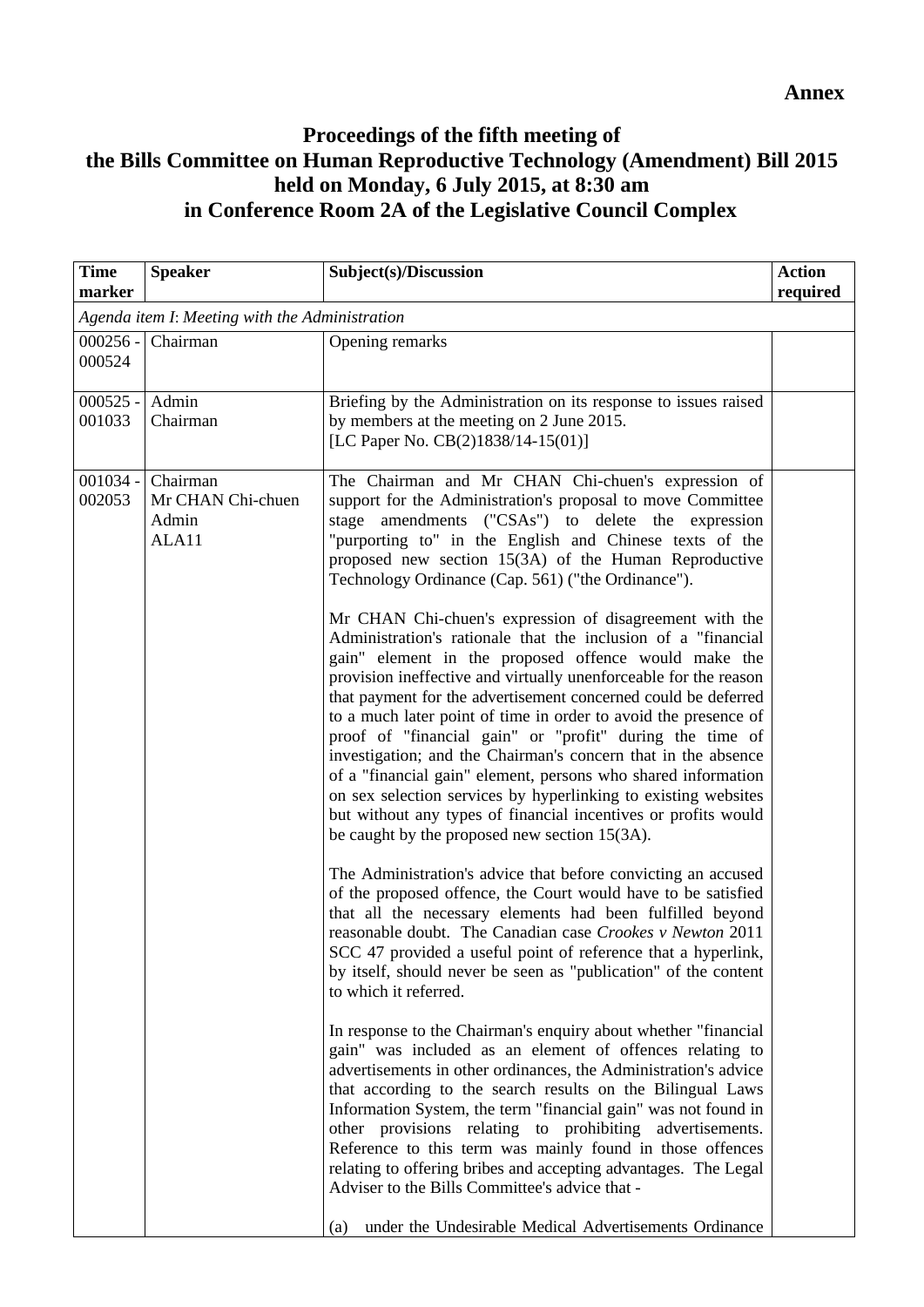| <b>Time</b><br>marker | <b>Speaker</b>                 | Subject(s)/Discussion                                                                                                                                                                                                                                                                                                                                                                                                                                                                                                                                                                                                                                                                                                                                                                                                                                                                                                                                                                                        | <b>Action</b><br>required |
|-----------------------|--------------------------------|--------------------------------------------------------------------------------------------------------------------------------------------------------------------------------------------------------------------------------------------------------------------------------------------------------------------------------------------------------------------------------------------------------------------------------------------------------------------------------------------------------------------------------------------------------------------------------------------------------------------------------------------------------------------------------------------------------------------------------------------------------------------------------------------------------------------------------------------------------------------------------------------------------------------------------------------------------------------------------------------------------------|---------------------------|
|                       |                                | (Cap. 231) ("UMAO"), there was an express provision<br>providing that it was a defence if the advertisement<br>concerned was made only in a publication of a technical<br>character intended for circulation mainly amongst the<br>healthcare professionals; and<br>under the Smoking (Public Health) Ordinance (Cap. 371),<br>(b)<br>there was a provision exempting communication on the<br>Internet which was of a private nature and not intended<br>for commercial purposes.                                                                                                                                                                                                                                                                                                                                                                                                                                                                                                                            |                           |
| $002054 -$<br>003055  | Chairman<br>Admin              | The Chairman's request for the Administration to consider<br>providing statutory defences for employees of advertising,<br>media or relevant organizations who were assigned to take part<br>in the advertising process; authors of articles for publication of<br>a technical character; Internet operators and webpage hosts that<br>provided platform for advertising the relevant advertisements;<br>and distributors of hyperlink in private or non-commercial<br>contexts if the Administration insisted on not to include a<br>"financial gain" element in the proposed offence.                                                                                                                                                                                                                                                                                                                                                                                                                      | <b>Admin</b>              |
|                       |                                | The Administration's advice that it did not support providing a<br>statutory defence for such situations which in turn might<br>become loopholes for circumventing the proposed offence. In<br>order to establish the proposed offence, the prosecution had to<br>prove not only the actus reus but also the mens rea and that the<br>actus reus and mens rea coincided. As regards academic and<br>professional publications on sex selection technology, it should<br>be noted that in a general sense, these publications in which no<br>sex selection services were offered should not be considered as<br>advertisements promoting sex selection services. That said, the<br>Administration undertook to further consider whether CSAs<br>should be moved to address members' concerns over activities<br>and publications which were of a purely academic and<br>professional nature, and correspondence on the Internet which<br>was of a private nature and not intended for commercial<br>purposes. | <b>Admin</b>              |
| $003056 -$<br>004117  | Chairman<br>Ms Cyd HO<br>Admin | Ms Cyd HO's expression of support for deleting the expression<br>"purporting to" in both English and Chinese texts of the<br>proposed offence. She also subscribed to the Administration's<br>explanation for not including a "financial gain" element and<br>stating the limits of territoriality in the proposed offence.<br>Ms Cyd HO's concurrence with other members' view that<br>clauses of exemption or defences for publications which were<br>of a purely academic and technical character should be<br>provided for in the Bill. As regards advertisements which were<br>contained in correspondence on the Internet which was of a<br>private nature and not intended for commercial purposes, she<br>enquired about the legislative intent for incorporating an<br>exemption clause in this regard in the Smoking (Public Health)<br>Ordinance and how spam mails could be regulated.<br>The Administration's advice that -                                                                     |                           |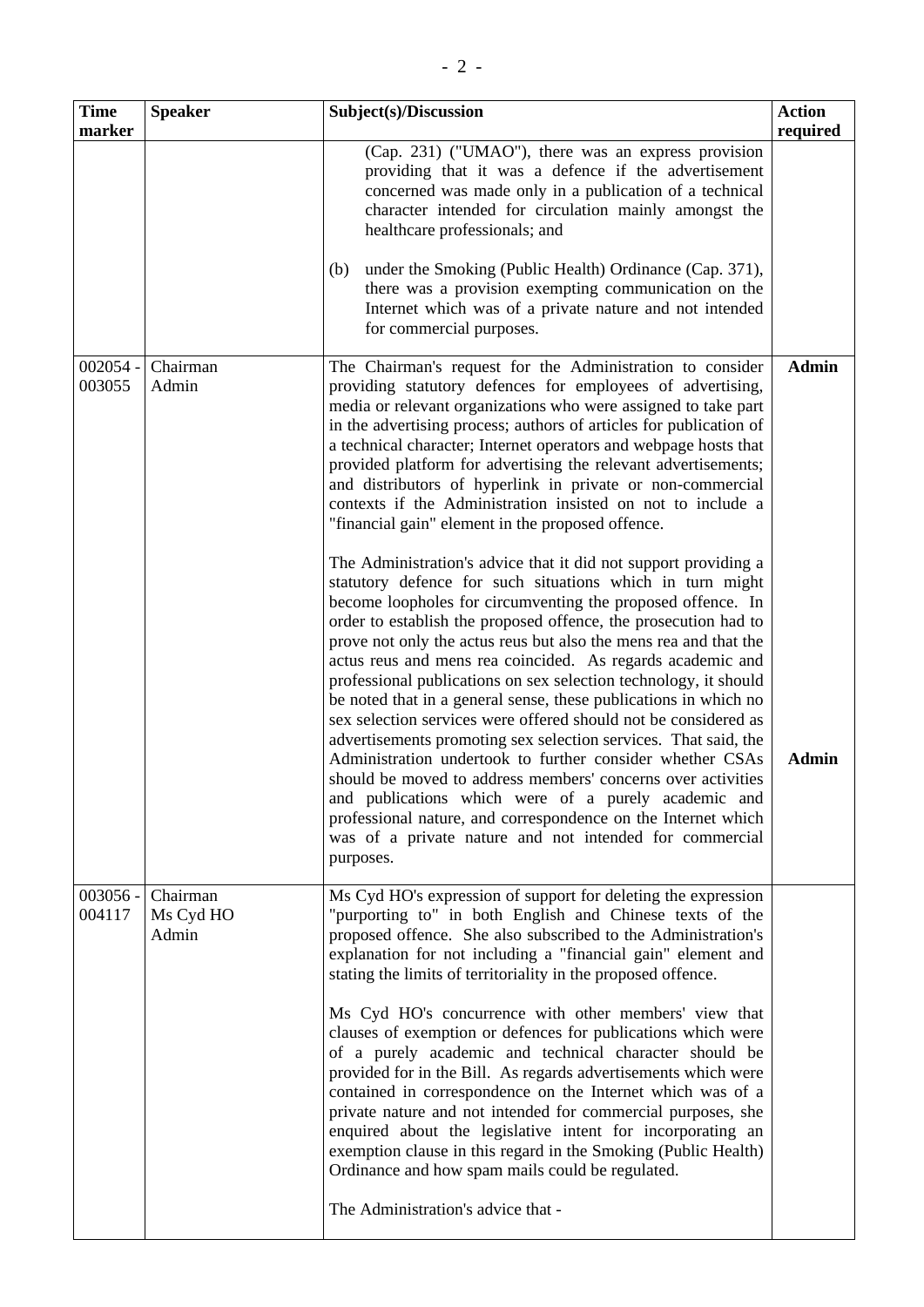| <b>Speaker</b>                         | Subject(s)/Discussion                                                                                                                                                                                                                                                                                                                                                                                                                                                                                                                                                                                                                                                                                                                                                                                                                                                                                                                                                                                                                                                                           | <b>Action</b><br>required               |
|----------------------------------------|-------------------------------------------------------------------------------------------------------------------------------------------------------------------------------------------------------------------------------------------------------------------------------------------------------------------------------------------------------------------------------------------------------------------------------------------------------------------------------------------------------------------------------------------------------------------------------------------------------------------------------------------------------------------------------------------------------------------------------------------------------------------------------------------------------------------------------------------------------------------------------------------------------------------------------------------------------------------------------------------------------------------------------------------------------------------------------------------------|-----------------------------------------|
|                                        | given the much wider scope of the prohibition against<br>(a)<br>advertisement on the Internet, it was<br>tobacco<br>understandable to include an exemption clause in the<br>Smoking (Public Health) Ordinance.<br>To provide<br>members with a better understanding of the legislative<br>intent in this regard, the Administration would look into<br>the records relating to this provision and provide a written<br>response after the meeting; and                                                                                                                                                                                                                                                                                                                                                                                                                                                                                                                                                                                                                                          | <b>Admin</b>                            |
|                                        | given that the establishment of the offence in the<br>(b)<br>proposed new section $15(3A)$ required not only the actus<br>reus and mens rea for committing the offence and the<br>actus reus and mens rea had to coincide, it did not<br>envisage that the provision would catch those persons<br>who inadvertently involved in the distribution of<br>advertisements and promotional materials on the Internet.                                                                                                                                                                                                                                                                                                                                                                                                                                                                                                                                                                                                                                                                                |                                         |
| Chairman<br>Mr CHAN Chi-chuen<br>Admin | Mr CHAN Chi-chuen's enquiry about whether the following<br>situations would fall within the scope of the proposed new<br>section $15(3A)$ : (a) a medical practitioner who, upon enquiry,<br>provided information on sex selection services offered by<br>overseas service providers to those patients who wished to<br>receive such treatment on non-medical grounds; (b) a medical<br>practitioner displaying information on sex selection services<br>offered by overseas service providers in his or her clinics; and<br>(c) the sending of promotional emails from an overseas sex<br>selection service provider to a list of local recipients who had<br>subscribed to receive such information.                                                                                                                                                                                                                                                                                                                                                                                          |                                         |
|                                        | The Administration's advice that -<br>communication and information dissemination to the<br>(a)<br>public and patients in compliance with the principles set<br>out in the Code of Professional Conduct for the<br>Guidance of Registered Medical Practitioners issued by<br>the Medical Council of Hong Kong generally would not<br>amount to a promotional activity. Hence, providing<br>factual information on sex selection service or referring<br>patients with medical need to receive sex selection<br>service in the course of care would not be liable as such<br>activities would not amount to "promotion" of such<br>services. The Administration would provide a written<br>response with regard to the specific scenarios cited by<br>Mr CHAN Chi-chuen; and<br>the term "advertisement" was defined in the Ordinance to<br>(b)<br>include "any form of advertising whether to the public<br>generally, to any section of the public or individually to<br>selected persons". In a general sense, emails promoting<br>sex selection services to a group of local target audience | <b>Admin</b>                            |
|                                        |                                                                                                                                                                                                                                                                                                                                                                                                                                                                                                                                                                                                                                                                                                                                                                                                                                                                                                                                                                                                                                                                                                 | should be considered as advertisements. |

The Chairman's concern that the proposed offence would have an adverse impact on the free flow of information through private correspondence on the Internet; and his reiteration of the need to provide clauses of exemption or defences under the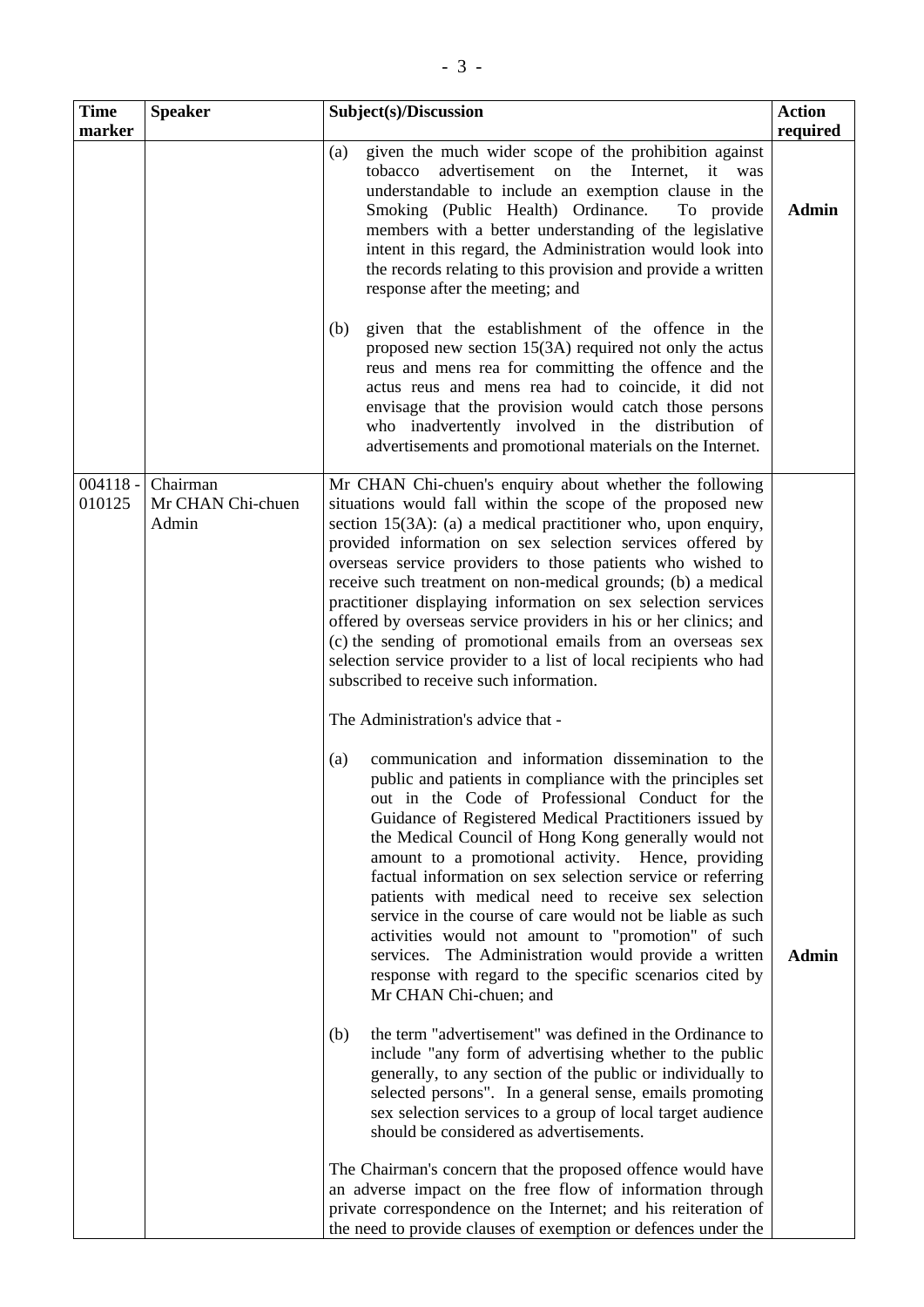| <b>Time</b>          | <b>Speaker</b>                         | Subject(s)/Discussion                                                                                                                                                                                                                                                                                                                                                                                                                                                                                                                                                                                                                                                                                                                                                                                                                                                                                                                                                                                                                                                                                                                                                                                                                                                                                                                                                                                                                                                                                                                                                                                                                                                                                                                                                                                                                                                                                                                                                                                                                                                                                                                                                                                                                                                                                                                                                                                                          | <b>Action</b> |
|----------------------|----------------------------------------|--------------------------------------------------------------------------------------------------------------------------------------------------------------------------------------------------------------------------------------------------------------------------------------------------------------------------------------------------------------------------------------------------------------------------------------------------------------------------------------------------------------------------------------------------------------------------------------------------------------------------------------------------------------------------------------------------------------------------------------------------------------------------------------------------------------------------------------------------------------------------------------------------------------------------------------------------------------------------------------------------------------------------------------------------------------------------------------------------------------------------------------------------------------------------------------------------------------------------------------------------------------------------------------------------------------------------------------------------------------------------------------------------------------------------------------------------------------------------------------------------------------------------------------------------------------------------------------------------------------------------------------------------------------------------------------------------------------------------------------------------------------------------------------------------------------------------------------------------------------------------------------------------------------------------------------------------------------------------------------------------------------------------------------------------------------------------------------------------------------------------------------------------------------------------------------------------------------------------------------------------------------------------------------------------------------------------------------------------------------------------------------------------------------------------------|---------------|
| marker               |                                        | Bill with reference to the arrangements provided for under                                                                                                                                                                                                                                                                                                                                                                                                                                                                                                                                                                                                                                                                                                                                                                                                                                                                                                                                                                                                                                                                                                                                                                                                                                                                                                                                                                                                                                                                                                                                                                                                                                                                                                                                                                                                                                                                                                                                                                                                                                                                                                                                                                                                                                                                                                                                                                     | required      |
|                      |                                        | UMAO and the Smoking (Public Health) Ordinance.                                                                                                                                                                                                                                                                                                                                                                                                                                                                                                                                                                                                                                                                                                                                                                                                                                                                                                                                                                                                                                                                                                                                                                                                                                                                                                                                                                                                                                                                                                                                                                                                                                                                                                                                                                                                                                                                                                                                                                                                                                                                                                                                                                                                                                                                                                                                                                                |               |
| $010126 -$<br>011939 | Chairman<br>Mr CHAN Chi-chuen<br>Admin | Mr CHAN Chi-chuen's elaboration on the discussion draft of a<br>set of proposed CSAs to the Bill (LC Paper No. CB(2)1865/14-<br>$15(01)$ ), which sought to carve out acts not constituting<br>publishing or distributing an advertisement on sex selection<br>services and were modeled on the proposed new section<br>28A(5) and (6) of the Copyright Ordinance (Cap. 528) as<br>introduced under the Copyright (Amendment) Bill 2014. In his<br>view, (a) persons who merely forwarded or shared a hyperlink<br>on a webpage or other Internet platforms to facilitate location<br>of information already made available elsewhere on the<br>Internet to the public; (b) persons who were hired to distribute<br>leaflets containing the relevant advertisements; and (c) Internet<br>operators and webpage hosts that provided platform for<br>advertising the relevant advertisements should not be regarded<br>as publishing or distributing, or causing to be published or<br>distributed, an advertisement.<br>response to Mr CHAN Chi-chuen's enquiry,<br>the<br>In<br>Administration's advice that an Internet search engine operator<br>or owner who merely provided a search engine for identifying<br>or trawling online information of a topic to be specified by a<br>user would not possess the mens reas for committing an<br>offence under the proposed new section $15(3A)$ , since the<br>search results were generated through an automated process of<br>the search engine without specific knowledge to the operator or<br>owner. Mr CHAN Chi-chuen's further view that safe harbor<br>provisions should be introduced under the Bill to limit Internet<br>operators' liability for providing platforms for advertising the<br>relevant advertisements.<br>The Chairman's request for the Administration to consider<br>introducing CSAs to address members' concern; and the<br>Administration's advice that it would make reference to<br>section 5(1) of UMAO in considering whether similar clauses<br>of defence for healthcare professionals should be included in<br>the Bill.<br>On members' concern about the liability of<br>employees, it should be noted that from 2012 to 30 April 2015,<br>there were a total of 31 advertisements involved in prosecution<br>action and conviction of contravening UMAO, and none of the<br>parties convicted were employees of the companies concerned. |               |
| $011940 -$<br>012200 | Chairman<br>ALA11                      | The Legal Adviser to the Bills Committee's concern that the<br>proposed new section 15(3A) would likely infringe the                                                                                                                                                                                                                                                                                                                                                                                                                                                                                                                                                                                                                                                                                                                                                                                                                                                                                                                                                                                                                                                                                                                                                                                                                                                                                                                                                                                                                                                                                                                                                                                                                                                                                                                                                                                                                                                                                                                                                                                                                                                                                                                                                                                                                                                                                                           |               |
|                      | Admin                                  | freedom of expression; and her enquiry about how the medical<br>professionals and the needy couples could receive the relevant<br>information on sex selection services if all such advertisements<br>were to be prohibited.                                                                                                                                                                                                                                                                                                                                                                                                                                                                                                                                                                                                                                                                                                                                                                                                                                                                                                                                                                                                                                                                                                                                                                                                                                                                                                                                                                                                                                                                                                                                                                                                                                                                                                                                                                                                                                                                                                                                                                                                                                                                                                                                                                                                   |               |
|                      |                                        | The Administration's advice that -                                                                                                                                                                                                                                                                                                                                                                                                                                                                                                                                                                                                                                                                                                                                                                                                                                                                                                                                                                                                                                                                                                                                                                                                                                                                                                                                                                                                                                                                                                                                                                                                                                                                                                                                                                                                                                                                                                                                                                                                                                                                                                                                                                                                                                                                                                                                                                                             |               |
|                      |                                        | the current legislative proposal would not restrict the<br>(a)<br>right of persons with genuine medical reasons for<br>obtaining sex selection services to receive such                                                                                                                                                                                                                                                                                                                                                                                                                                                                                                                                                                                                                                                                                                                                                                                                                                                                                                                                                                                                                                                                                                                                                                                                                                                                                                                                                                                                                                                                                                                                                                                                                                                                                                                                                                                                                                                                                                                                                                                                                                                                                                                                                                                                                                                        |               |